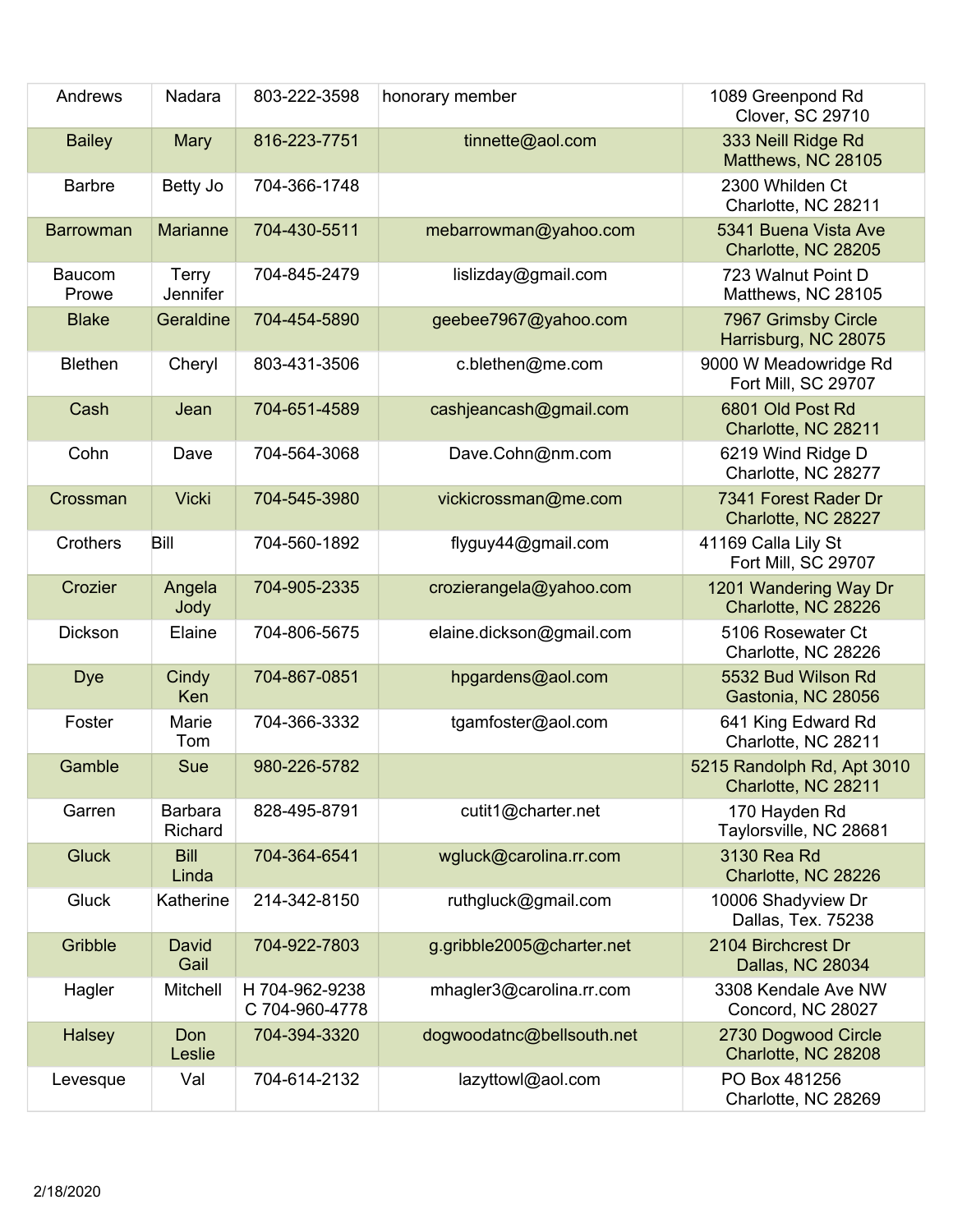| Luther           | <b>Michael</b>              | 704-617-0553                     | mluther13@hotmail.com       | 11370 Cedarvale Farm Pkwy<br>Midland, NC 28107   |
|------------------|-----------------------------|----------------------------------|-----------------------------|--------------------------------------------------|
| Marshall         | Gail                        | 704-491-5127                     | gail@auctionsbymarshall.com | 903 W Franklin St<br>Monroe, NC 28112            |
| <b>Melamedas</b> | Lilly                       | 303-525-2165                     | lillymelamedas@gmail.com    | 3339 E Hwy 218<br>Monroe, NC 28110               |
| Moffett          | Milton<br>Connie            | 704-844-6391                     | Cmoffett1@hotmail.com       | 1345 Brittle Creek Dr<br>Matthews, NC 28105      |
| Moore            | Nancy<br>Jay                | 803-322-8749                     | moorenancy223@gmail.com     | 5121 Garden Place Ct<br>Rock Hill, SC 29732      |
| Moore            | Gail<br>Tommy               | 704-394-8661                     | tmoore1288@carolina.rr.com  | 9414 Stonegate Dr<br>Charlotte, NC 28216         |
| Mozingo          | Ann                         | 803-831-1568                     | remabm@msn.com              | 4 Oak Leaf Rd<br><b>Clover, SC 29710</b>         |
| Olson            | <b>Bob</b><br><b>Becky</b>  | 704-289-3514                     | dbleglbob@aol.com           | 4211 Griffith Rd<br>Monroe, NC 28112             |
| Orlandi          | <b>Nicholas</b><br>Caroline | 704-365-8638                     | Norlandi@carolina.rr.com    | 6949 Knightswood Dr<br>Charlotte, NC 28226       |
| Parks            | Jane                        | 704-846-7006                     | janiep215@gmail.com         | 5016 Hickory Lake Ln<br>Matthews, NC 28105       |
| Plyler           | Joyce                       | 704-847-6096                     | joyce@charlotte.twcbc.com   | 1046 Bromley Drive<br>Weddington, NC 28104       |
| Prowe Baucom     | Jennifer<br><b>Terry</b>    | 704-845-2479                     | projh78j@gmail.com          | 723 Walnut Point Dr<br>Matthews, NC 28105        |
| <b>Pritchett</b> | Felicia                     | 704-308-8443                     | cheffRp@aol.com             | 8706 Holly Creek Ct<br>Charlotte, NC 28216       |
| Quinn            | Elizabeth                   | 704-609-3938                     | emq22051@yahoo.com          | 12500 Cedarford Ct<br>Huntersville, NC 28078     |
| Richardson       | <b>Bob</b>                  | 803-246-3098                     | jrr@comporium.net           | 2227 Howie St<br>Lancaster, SC 28720             |
| Rogers           | Jill                        | H 704-256-9091<br>C 704-441-5612 | jill.rogers@newchurch.org   | 6211 Lowergate Dr<br>Waxhaw, NC, 28173           |
| Rutherford       | Alastair                    | 704 759-1713                     | beattlecrusher@gmail.com    | 10417 Sutherby Dr<br>Charlotte, NC 28277         |
| Santa Lucia      | Victor                      | 704-435-6178                     | irongate@carolina.rr.com    | 2271 Country Line Rd<br>Kings Mt, NC 28086       |
| <b>Sellers</b>   | Van                         | 704-435-6178                     | irongate@carolina.rr.com    | 2271 County Line Rd<br><b>Kings Mt, NC 28086</b> |
| Smethurst        | John<br>Anne                | 704-841-0639                     | smethurst07@gmail.com       | 11308 Hallmark Dr<br>Matthews, NC 28105          |
| <b>Stadler</b>   | J.D.                        | 704-367-0442                     | stadler28226@yahoo.com      | 6900 Foxworth Dr<br>Charlotte, NC 28226          |
| Tietz            | Allison                     | C 908-319-7501                   | al.tietz082@wingate.edu     | 9918 Windrow Ave<br>Indian Trail, NC 28079       |
| <b>Tietz</b>     | Cathy                       | H 704-275-4292<br>C 908-319-7372 | cathytietz@icloud.com       | 9918 Windrow Ave<br>Indian Trail, NC 28079       |